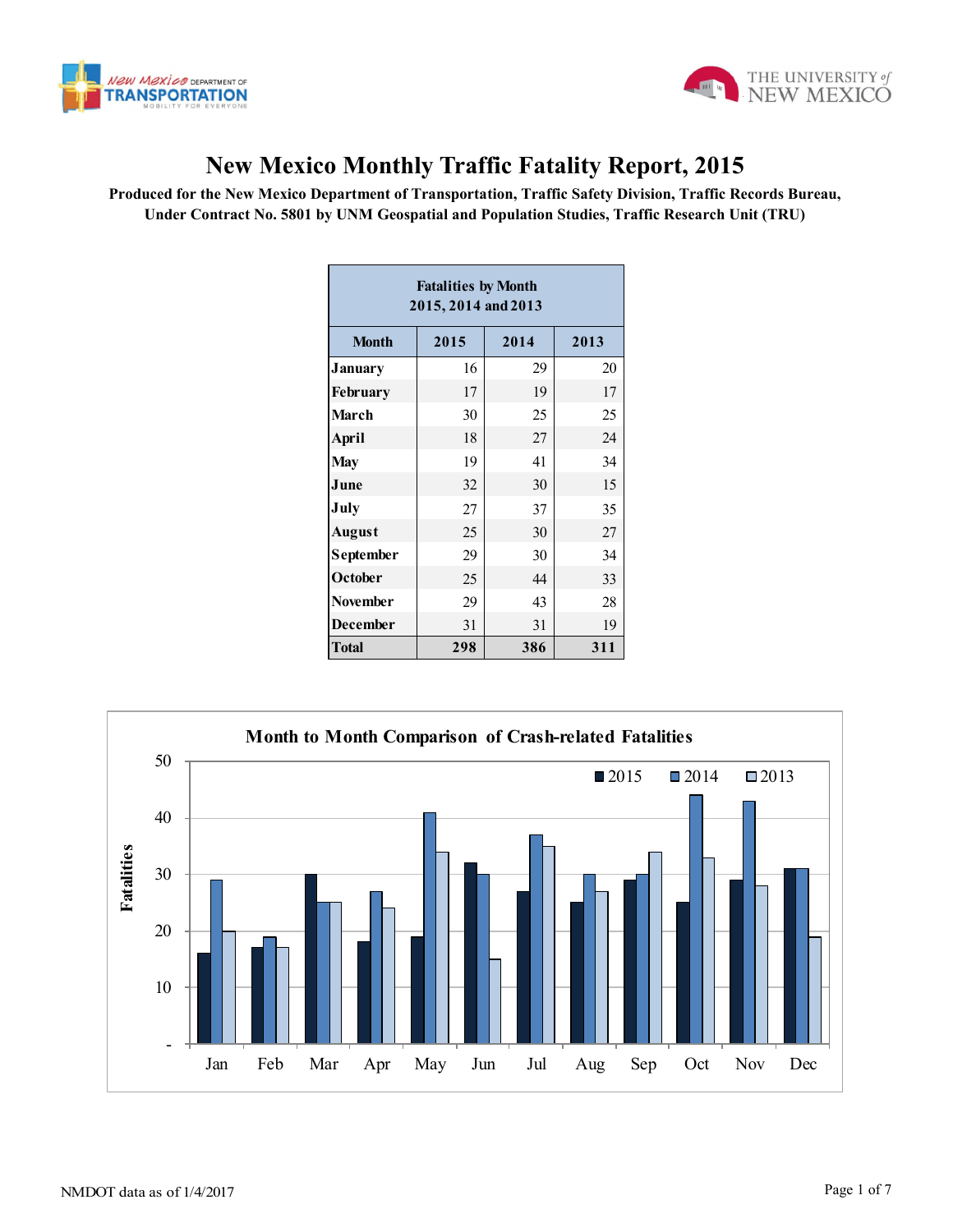



| <b>Fatalities by Vehicle Type, 2015</b> |                |                         |                          |                                                     |                          |                      |                    |                          |                                                             |                                   |
|-----------------------------------------|----------------|-------------------------|--------------------------|-----------------------------------------------------|--------------------------|----------------------|--------------------|--------------------------|-------------------------------------------------------------|-----------------------------------|
| <b>Month</b><br>in 2015                 | Cars           | Pickup<br><b>Trucks</b> | Semi<br><b>Trucks</b>    | Vans,<br>SUVs,<br><b>Utility</b><br><b>Vehicles</b> | <b>ATV</b><br>(4W)       | <b>Motorcyclists</b> | <b>Pedestrians</b> | Pedalcyclists            | <b>Vehicle</b><br><b>Type</b><br><b>Unknown</b><br>or Other | <b>Total</b><br><b>Fatalities</b> |
| <b>January</b>                          | 5              | $\overline{2}$          | $\overline{\phantom{a}}$ | $\overline{2}$                                      | $\blacksquare$           | 3                    | 3                  |                          |                                                             | 16                                |
| February                                | 4              | $\overline{c}$          | $\mathbf{1}$             | $\overline{3}$                                      | $\mathbf{1}$             | $\overline{c}$       | $\overline{4}$     | $\overline{\phantom{a}}$ | $\overline{\phantom{a}}$                                    | 17                                |
| <b>March</b>                            | 9              | 4                       | $\overline{2}$           | 4                                                   | $\blacksquare$           | 4                    | 6                  | 1                        |                                                             | 30                                |
| <b>April</b>                            | 6              | $\overline{7}$          | $\blacksquare$           | $\overline{2}$                                      | $\overline{\phantom{a}}$ | $\overline{2}$       | 1                  | $\overline{\phantom{a}}$ | $\overline{\phantom{a}}$                                    | 18                                |
| <b>May</b>                              | 1              | 3                       | $\overline{\phantom{a}}$ | 8                                                   | $\overline{\phantom{a}}$ | 4                    | $\overline{c}$     |                          |                                                             | 19                                |
| June                                    | $\overline{7}$ | 8                       | $\overline{2}$           | 6                                                   | 1                        | 3                    | 5                  | $\overline{\phantom{a}}$ | $\overline{\phantom{a}}$                                    | 32                                |
| July                                    | 3              | 3                       | 1                        | 11                                                  | $\overline{2}$           | 4                    | $\overline{2}$     | 1                        |                                                             | 27                                |
| <b>August</b>                           | 3              | 3                       | $\overline{\phantom{a}}$ | 5                                                   | $\overline{\phantom{a}}$ | $\overline{c}$       | 11                 | $\mathbf{1}$             | $\overline{\phantom{a}}$                                    | 25                                |
| <b>September</b>                        | 10             | $\overline{2}$          | 1                        | 4                                                   | $\blacksquare$           | 5                    | 6                  | 1                        | -                                                           | 29                                |
| October                                 | $\overline{2}$ | 6                       | $\overline{\phantom{a}}$ | 5                                                   | $\overline{\phantom{a}}$ | 4                    | 8                  | $\overline{\phantom{a}}$ | $\overline{\phantom{a}}$                                    | 25                                |
| <b>November</b>                         | 14             | 6                       | 1                        |                                                     | -                        | 3                    | 5                  | $\overline{\phantom{a}}$ |                                                             | 29                                |
| <b>December</b>                         | 16             | 3                       | $\overline{2}$           | 6                                                   | $\blacksquare$           |                      | $\overline{2}$     | 1                        | $\blacksquare$                                              | 31                                |
| <b>Total</b>                            | 80             | 49                      | 10                       | 56                                                  | 4                        | 37                   | 55                 | $\overline{7}$           | -                                                           | 298                               |

| Fatalities by Alcohol Involvement <sup>1</sup> , 2015 |                                   |                                 |                                  |                                   |  |  |  |  |  |  |
|-------------------------------------------------------|-----------------------------------|---------------------------------|----------------------------------|-----------------------------------|--|--|--|--|--|--|
| <b>Month</b><br>in 2015                               | Alcohol-<br>involved <sup>1</sup> | <b>Not Alcohol-</b><br>involved | <b>Alcohol</b><br><b>Unknown</b> | <b>Total</b><br><b>Fatalities</b> |  |  |  |  |  |  |
| <b>January</b>                                        | 13                                | 3                               |                                  | 16                                |  |  |  |  |  |  |
| February                                              | 5                                 | 12                              |                                  | 17                                |  |  |  |  |  |  |
| <b>March</b>                                          | 11                                | 19                              |                                  | 30                                |  |  |  |  |  |  |
| April                                                 | 9                                 | 9                               |                                  | 18                                |  |  |  |  |  |  |
| <b>May</b>                                            | 5                                 | 14                              |                                  | 19                                |  |  |  |  |  |  |
| June                                                  | 12                                | 20                              |                                  | 32                                |  |  |  |  |  |  |
| July                                                  | 14                                | 13                              |                                  | 27                                |  |  |  |  |  |  |
| <b>August</b>                                         | 12                                | 13                              |                                  | 25                                |  |  |  |  |  |  |
| September                                             | 11                                | 18                              |                                  | 29                                |  |  |  |  |  |  |
| October                                               | 8                                 | 17                              |                                  | 25                                |  |  |  |  |  |  |
| <b>November</b>                                       | 15                                | 14                              |                                  | 29                                |  |  |  |  |  |  |
| <b>December</b>                                       | 5                                 | 26                              |                                  | 31                                |  |  |  |  |  |  |
| <b>Total</b>                                          | 120                               | 178                             |                                  | 298                               |  |  |  |  |  |  |

| <b>Alcohol-involved</b> Fatalities |      |      |      |  |  |  |  |  |  |
|------------------------------------|------|------|------|--|--|--|--|--|--|
| <b>Month</b>                       | 2015 | 2014 | 2013 |  |  |  |  |  |  |
| <b>January</b>                     | 13   | 10   | 9    |  |  |  |  |  |  |
| February                           | 5    | 8    | 7    |  |  |  |  |  |  |
| March                              | 11   | 13   | 14   |  |  |  |  |  |  |
| <b>April</b>                       | 9    | 10   | 11   |  |  |  |  |  |  |
| <b>May</b>                         | 5    | 17   | 17   |  |  |  |  |  |  |
| June                               | 12   | 13   | 5    |  |  |  |  |  |  |
| July                               | 14   | 23   | 15   |  |  |  |  |  |  |
| <b>August</b>                      | 12   | 8    | 10   |  |  |  |  |  |  |
| September                          | 11   | 16   | 15   |  |  |  |  |  |  |
| October                            | 8    | 22   | 15   |  |  |  |  |  |  |
| <b>November</b>                    | 15   | 19   | 10   |  |  |  |  |  |  |
| <b>December</b>                    | 5    | 11   | 5    |  |  |  |  |  |  |
| <b>Total</b>                       | 120  | 170  | 133  |  |  |  |  |  |  |

All fatalities in alcohol-involved crashes.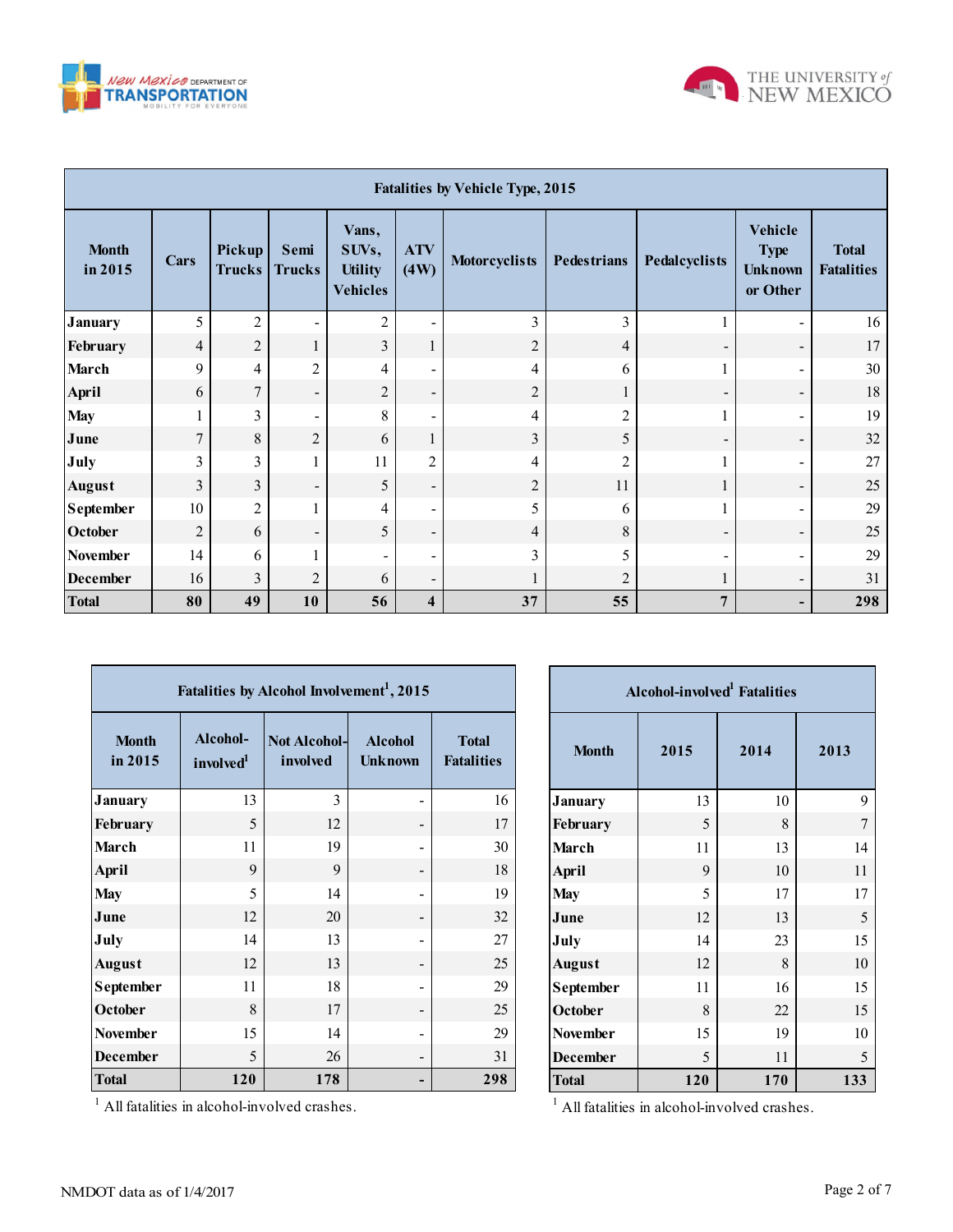



| <b>Fatalities Under 21,</b><br>2015 |                         |  |  |  |  |  |
|-------------------------------------|-------------------------|--|--|--|--|--|
| Age                                 | <b>Fatalities</b>       |  |  |  |  |  |
| $\mathbf{1}$                        | $\mathbf{1}$            |  |  |  |  |  |
| $\overline{c}$                      |                         |  |  |  |  |  |
| $\overline{\mathbf{3}}$             |                         |  |  |  |  |  |
| $\overline{4}$                      | $\mathbf{1}$            |  |  |  |  |  |
| 5                                   | $\overline{c}$          |  |  |  |  |  |
| 6                                   | $\mathbf{1}$            |  |  |  |  |  |
| $\overline{7}$                      | $\overline{4}$          |  |  |  |  |  |
| 8                                   | $\mathbf{1}$            |  |  |  |  |  |
| 9                                   |                         |  |  |  |  |  |
| 10                                  | $\mathbf{1}$            |  |  |  |  |  |
| 11                                  | $\overline{\mathbf{c}}$ |  |  |  |  |  |
| 12                                  |                         |  |  |  |  |  |
| 13                                  |                         |  |  |  |  |  |
| 14                                  | $\mathbf{1}$            |  |  |  |  |  |
| 15                                  |                         |  |  |  |  |  |
| 16                                  | $\mathbf{1}$            |  |  |  |  |  |
| 17                                  | $\mathbf 1$             |  |  |  |  |  |
| 18                                  | 3                       |  |  |  |  |  |
| 19                                  | 5                       |  |  |  |  |  |
| 20                                  | 10                      |  |  |  |  |  |
| <b>Total</b>                        | 34                      |  |  |  |  |  |

|                         |                                   | Alcohol-involved <sup>1</sup> Fatalities, 2015 |                                              |                                        |                                                   |  |  |  |  |
|-------------------------|-----------------------------------|------------------------------------------------|----------------------------------------------|----------------------------------------|---------------------------------------------------|--|--|--|--|
| <b>Month</b><br>in 2015 | <b>Total</b><br><b>Fatalities</b> | Motorcyclist<br><b>Fatalities</b>              | Percent<br>Motorcyclist<br><b>Fatalities</b> | <b>Pedestrian</b><br><b>Fatalities</b> | Percent<br><b>Pedestrian</b><br><b>Fatalities</b> |  |  |  |  |
| <b>January</b>          | 16                                | 1                                              | 6.3%                                         | $\overline{2}$                         | 12.5%                                             |  |  |  |  |
| February                | 17                                |                                                | $0.0\%$                                      | $\overline{2}$                         | 11.8%                                             |  |  |  |  |
| March                   | 30                                | 1                                              | 3.3%                                         | $\overline{4}$                         | 13.3%                                             |  |  |  |  |
| <b>April</b>            | 18                                | 1                                              | 5.6%                                         | 1                                      | 5.6%                                              |  |  |  |  |
| <b>May</b>              | 19                                | 1                                              | 5.3%                                         | 1                                      | 5.3%                                              |  |  |  |  |
| June                    | 32                                |                                                | $0.0\%$                                      | $\overline{4}$                         | 12.5%                                             |  |  |  |  |
| July                    | 27                                |                                                | $0.0\%$                                      |                                        | $0.0\%$                                           |  |  |  |  |
| <b>August</b>           | 25                                |                                                | $0.0\%$                                      | 6                                      | 24.0%                                             |  |  |  |  |
| September               | 29                                | 1                                              | 3.4%                                         | $\overline{4}$                         | 13.8%                                             |  |  |  |  |
| October                 | 25                                |                                                | $0.0\%$                                      | $\mathcal{E}$                          | $12.0\%$                                          |  |  |  |  |
| November                | 29                                |                                                | $0.0\%$                                      | $\overline{2}$                         | $6.9\%$                                           |  |  |  |  |
| <b>December</b>         | 31                                | 1                                              | $3.2\%$                                      |                                        | 3.2%                                              |  |  |  |  |
| <b>Total</b>            | 298                               | 6                                              | 2.0%                                         | 30                                     | $10.1\%$                                          |  |  |  |  |

| Alcohol-involved <sup>1</sup> Fatalities, 2015 |     |          |  |  |  |  |  |  |  |
|------------------------------------------------|-----|----------|--|--|--|--|--|--|--|
| Alcohol-involved                               | 120 | $40.3\%$ |  |  |  |  |  |  |  |
| Not Alcohol-involved                           | 178 | 59.7%    |  |  |  |  |  |  |  |
| Alcohol Unknown                                | 0   | $0.0\%$  |  |  |  |  |  |  |  |
| Total                                          | 298 | $100\%$  |  |  |  |  |  |  |  |

<sup>1</sup> All fatalities in alcohol-involved crashes.

| Fatalities by Vehicle <sup>1</sup> Occupant Seat Belt Usage,<br>2015 |     |                |                |              |  |  |  |
|----------------------------------------------------------------------|-----|----------------|----------------|--------------|--|--|--|
| <b>Restraint</b>                                                     | Yes | N <sub>0</sub> | <b>Unknown</b> | <b>Total</b> |  |  |  |
| Seat Belt                                                            | 69  | 115            |                | 185          |  |  |  |

<sup>1</sup> Total vehicle occupant fatalities. Excludes motorcyclist, 4W/ATV, semi truck, pedestrian and pedalcyclist fatalities.

| <b>Fatalities by Residency and Location, 2015</b> |                                      |                     |                             |              |  |  |  |  |  |
|---------------------------------------------------|--------------------------------------|---------------------|-----------------------------|--------------|--|--|--|--|--|
| Location                                          | <b>New Mexico</b><br><b>Resident</b> | <b>Non-Resident</b> | <b>Unknown</b><br>Residency | <b>Total</b> |  |  |  |  |  |
| Rural                                             | 118                                  | 52                  |                             | 171          |  |  |  |  |  |
| Urban                                             | 115                                  | 11                  |                             | 127          |  |  |  |  |  |
| Unknown                                           |                                      | -                   | -                           |              |  |  |  |  |  |
| <b>Total</b>                                      | 233                                  | 63                  | $\mathbf{2}$                | 298          |  |  |  |  |  |

| Motorcyclist/4W Helmet Usage,<br>2015 |                   |  |  |  |  |  |
|---------------------------------------|-------------------|--|--|--|--|--|
| <b>Helmet Usage</b>                   | <b>Fatalities</b> |  |  |  |  |  |
| Yes                                   | 17                |  |  |  |  |  |
| Nο                                    | 23                |  |  |  |  |  |
| Unknown                               |                   |  |  |  |  |  |
| Total                                 |                   |  |  |  |  |  |

| Senior (65+) Fatalities |                   |  |  |  |  |  |
|-------------------------|-------------------|--|--|--|--|--|
| Year                    | <b>Fatalities</b> |  |  |  |  |  |
| 2015                    | 37                |  |  |  |  |  |
| 2014                    | 37                |  |  |  |  |  |
| 2013                    |                   |  |  |  |  |  |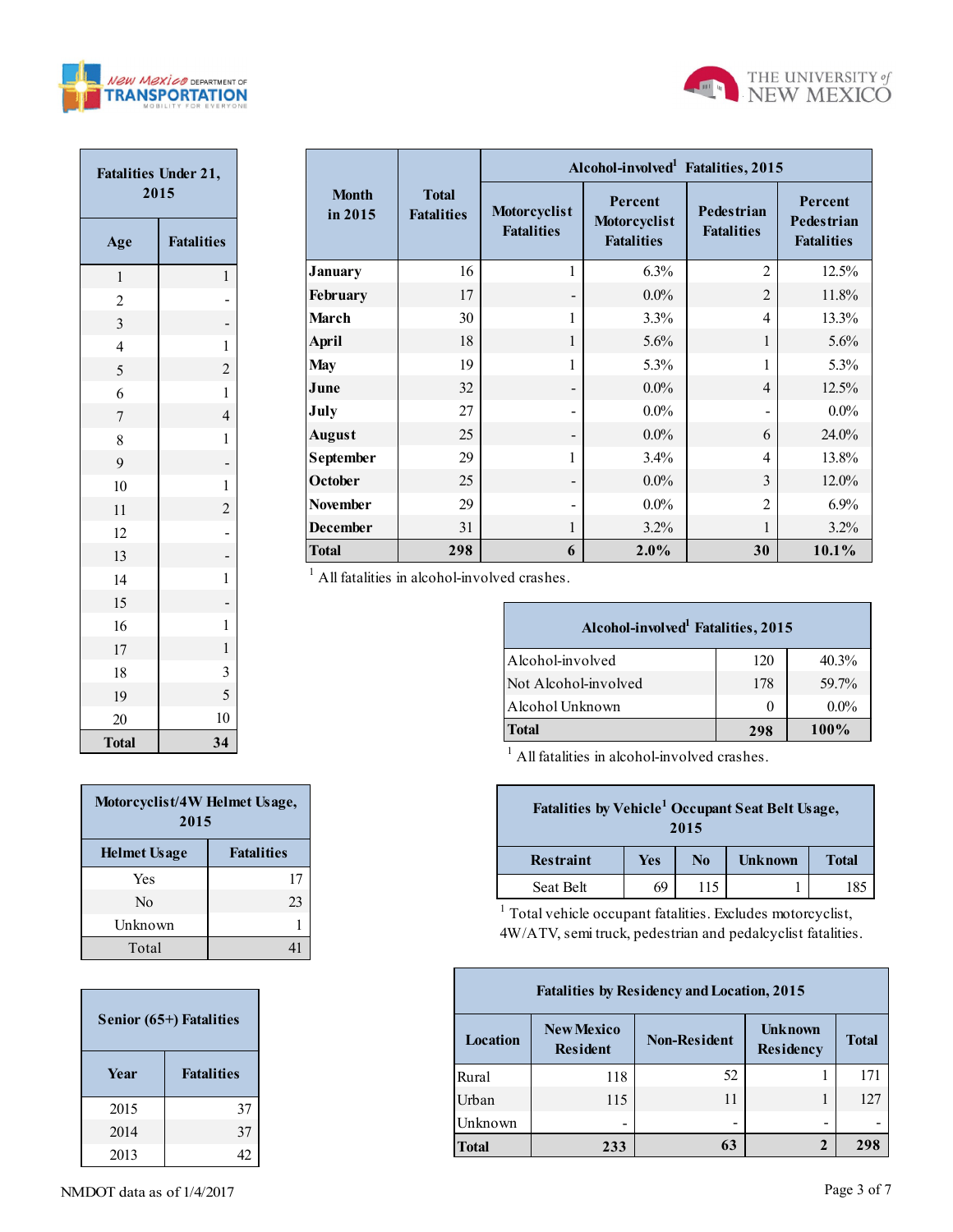



|                 | Month to Month Comparison of Fatalities by Alcohol Involvement, 2015, 2014 and 2013 |                               |                              |              |            |                               |                          |              |                               |                        |                          |              |
|-----------------|-------------------------------------------------------------------------------------|-------------------------------|------------------------------|--------------|------------|-------------------------------|--------------------------|--------------|-------------------------------|------------------------|--------------------------|--------------|
|                 |                                                                                     | 2015 Fatalities               |                              |              |            | <b>2014 Fatalities</b>        |                          |              |                               | <b>2013 Fatalities</b> |                          |              |
| <b>Month</b>    |                                                                                     | Alcohol-involved <sup>1</sup> |                              | <b>Total</b> |            | Alcohol-involved <sup>1</sup> |                          | <b>Total</b> | Alcohol-involved <sup>1</sup> |                        |                          | <b>Total</b> |
|                 | Yes                                                                                 | N <sub>0</sub>                | Unk                          |              | <b>Yes</b> | N <sub>0</sub>                | Unk                      |              | <b>Yes</b>                    | No                     | Unk                      |              |
| <b>January</b>  | 13                                                                                  | 3                             | $\blacksquare$               | 16           | 10         | 19                            | $\blacksquare$           | 29           | 9                             | 11                     | $\blacksquare$           | 20           |
| February        | 5                                                                                   | 12                            | $\overline{\phantom{a}}$     | 17           | 8          | 11                            | $\overline{\phantom{0}}$ | 19           | $\overline{7}$                | 10                     | $\overline{\phantom{a}}$ | 17           |
| March           | 11                                                                                  | 19                            | $\blacksquare$               | 30           | 13         | 12                            | $\blacksquare$           | 25           | 14                            | 11                     | $\blacksquare$           | 25           |
| <b>April</b>    | 9                                                                                   | 9                             | $\overline{\phantom{0}}$     | 18           | 10         | 17                            | $\overline{\phantom{0}}$ | 27           | 11                            | 13                     | $\overline{\phantom{a}}$ | 24           |
| <b>May</b>      | 5                                                                                   | 14                            | $\overline{\phantom{0}}$     | 19           | 17         | 24                            | $\blacksquare$           | 41           | 17                            | 17                     | $\blacksquare$           | 34           |
| June            | 12                                                                                  | 20                            | -                            | 32           | 13         | 17                            | $\overline{\phantom{0}}$ | 30           | 5                             | 10                     | $\overline{\phantom{a}}$ | 15           |
| July            | 14                                                                                  | 13                            | $\qquad \qquad \blacksquare$ | 27           | 23         | 14                            | $\blacksquare$           | 37           | 15                            | 20                     | $\overline{\phantom{a}}$ | 35           |
| <b>August</b>   | 12                                                                                  | 13                            | $\overline{\phantom{a}}$     | 25           | 8          | 22                            | $\overline{\phantom{0}}$ | 30           | 10                            | 17                     | $\overline{\phantom{a}}$ | 27           |
| September       | 11                                                                                  | 18                            | $\overline{\phantom{a}}$     | 29           | 16         | 14                            | $\overline{\phantom{0}}$ | 30           | 15                            | 19                     | $\blacksquare$           | 34           |
| October         | 8                                                                                   | 17                            | -                            | 25           | 22         | 22                            | $\overline{\phantom{0}}$ | 44           | 15                            | 18                     | $\overline{\phantom{a}}$ | 33           |
| <b>November</b> | 15                                                                                  | 14                            | $\overline{\phantom{0}}$     | 29           | 19         | 24                            | $\overline{\phantom{0}}$ | 43           | 10                            | 18                     | $\overline{\phantom{a}}$ | 28           |
| <b>December</b> | 5                                                                                   | 26                            | $\overline{\phantom{0}}$     | 31           | 11         | 20                            | $\overline{\phantom{0}}$ | 31           | 5                             | 14                     | $\overline{\phantom{a}}$ | 19           |
| <b>Total</b>    | 120                                                                                 | 178                           | -                            | 298          | 170        | 216                           | ۰.                       | 386          | 133                           | 178                    | $\overline{\phantom{a}}$ | 311          |

<sup>1</sup> Identifies whether the fatality resulted from an alcohol-involved crash.

|                                                                                                              | Month to Month Comparison of Fatalities by Seat Belt Usage, 2015, 2014 and 2013 |                        |                              |                    |                |                        |                          |                    |                          |                        |                          |                    |  |
|--------------------------------------------------------------------------------------------------------------|---------------------------------------------------------------------------------|------------------------|------------------------------|--------------------|----------------|------------------------|--------------------------|--------------------|--------------------------|------------------------|--------------------------|--------------------|--|
| <b>Month</b>                                                                                                 |                                                                                 | 2015 Fatalities        |                              |                    |                | 2014 Fatalities        |                          |                    | 2013 Fatalities          |                        |                          |                    |  |
|                                                                                                              |                                                                                 | Seat Belt <sup>1</sup> |                              | Total <sup>2</sup> |                | Seat Belt <sup>1</sup> |                          | Total <sup>2</sup> |                          | Seat Belt <sup>1</sup> |                          | Total <sup>2</sup> |  |
|                                                                                                              | Yes                                                                             | N <sub>0</sub>         | <b>Unk</b>                   |                    | Yes            | No                     | <b>Unk</b>               |                    | <b>Yes</b>               | No                     | <b>Unk</b>               |                    |  |
| <b>January</b>                                                                                               | 3                                                                               | 6                      |                              | 9                  | 8              | 10                     | $\overline{\phantom{a}}$ | 18                 | $\overline{c}$           | 8                      | $\overline{\phantom{a}}$ | 10                 |  |
| February                                                                                                     | $\overline{2}$                                                                  | $\overline{7}$         | $\qquad \qquad \blacksquare$ | 9                  | 6              | 9                      | $\overline{\phantom{a}}$ | 15                 | 3                        | $\overline{7}$         | $\overline{\phantom{a}}$ | 10                 |  |
| March                                                                                                        | 9                                                                               | 8                      | $\overline{\phantom{a}}$     | 17                 | 4              | 13                     | $\blacksquare$           | 17                 | 7                        | 8                      | $\overline{2}$           | 17                 |  |
| April                                                                                                        | 6                                                                               | 9                      | $\overline{\phantom{a}}$     | 15                 | $\overline{2}$ | 13                     | $\overline{\phantom{a}}$ | 15                 | 6                        | 14                     | $\blacksquare$           | 20                 |  |
| <b>May</b>                                                                                                   | 3                                                                               | 9                      | $\blacksquare$               | 12                 | 8              | 17                     | $\overline{\phantom{a}}$ | 25                 | 10                       | 8                      | $\blacksquare$           | 18                 |  |
| June                                                                                                         | $\overline{7}$                                                                  | 14                     | $\overline{\phantom{a}}$     | 21                 | $\overline{4}$ | 10                     | $\overline{\phantom{a}}$ | 14                 |                          | 8                      | $\overline{\phantom{a}}$ | 9                  |  |
| July                                                                                                         | 6                                                                               | 11                     | $\blacksquare$               | 17                 | 10             | 12                     | $\blacksquare$           | 22                 | 6                        | 15                     | $\overline{\phantom{a}}$ | 21                 |  |
| <b>August</b>                                                                                                | $\overline{4}$                                                                  | $\overline{7}$         | -                            | 11                 | 6              | 8                      | $\overline{\phantom{a}}$ | 14                 | 3                        | 13                     | $\overline{\phantom{a}}$ | 16                 |  |
| <b>September</b>                                                                                             | 6                                                                               | 10                     | $\blacksquare$               | 16                 | 6              | 10                     | $\blacksquare$           | 16                 | 3                        | 19                     | $\overline{\phantom{a}}$ | 22                 |  |
| October                                                                                                      | $\overline{4}$                                                                  | 9                      |                              | 13                 | 14             | 20                     | $\overline{\phantom{a}}$ | 34                 | 12                       | 6                      | $\overline{\phantom{a}}$ | 18                 |  |
| <b>November</b>                                                                                              | 4                                                                               | 15                     |                              | 20                 | 7              | 19                     | $\overline{\phantom{a}}$ | 26                 | 7                        | 13                     | $\blacksquare$           | 20                 |  |
| <b>December</b>                                                                                              | 15                                                                              | 10                     | $\overline{\phantom{a}}$     | 25                 | 8              | 10                     | 1                        | 19                 | $\overline{\phantom{0}}$ | 11                     | $\overline{\phantom{a}}$ | 11                 |  |
| <b>Total</b>                                                                                                 | 69                                                                              | 115                    |                              | 185                | 83             | 151                    |                          | 235                | 60                       | 130                    | $\overline{2}$           | 192                |  |
| Identifies whether a vehicle occupant was belted (Yes), unbelted (No), or belt usage was not reported (Unk). |                                                                                 |                        |                              |                    |                |                        |                          |                    |                          |                        |                          |                    |  |

<sup>2</sup> Total vehicle occupant fatalities. Excludes motorcyclist,  $4W/ATV$ , semi truck, pedestrian and pedalcyclist fatalities.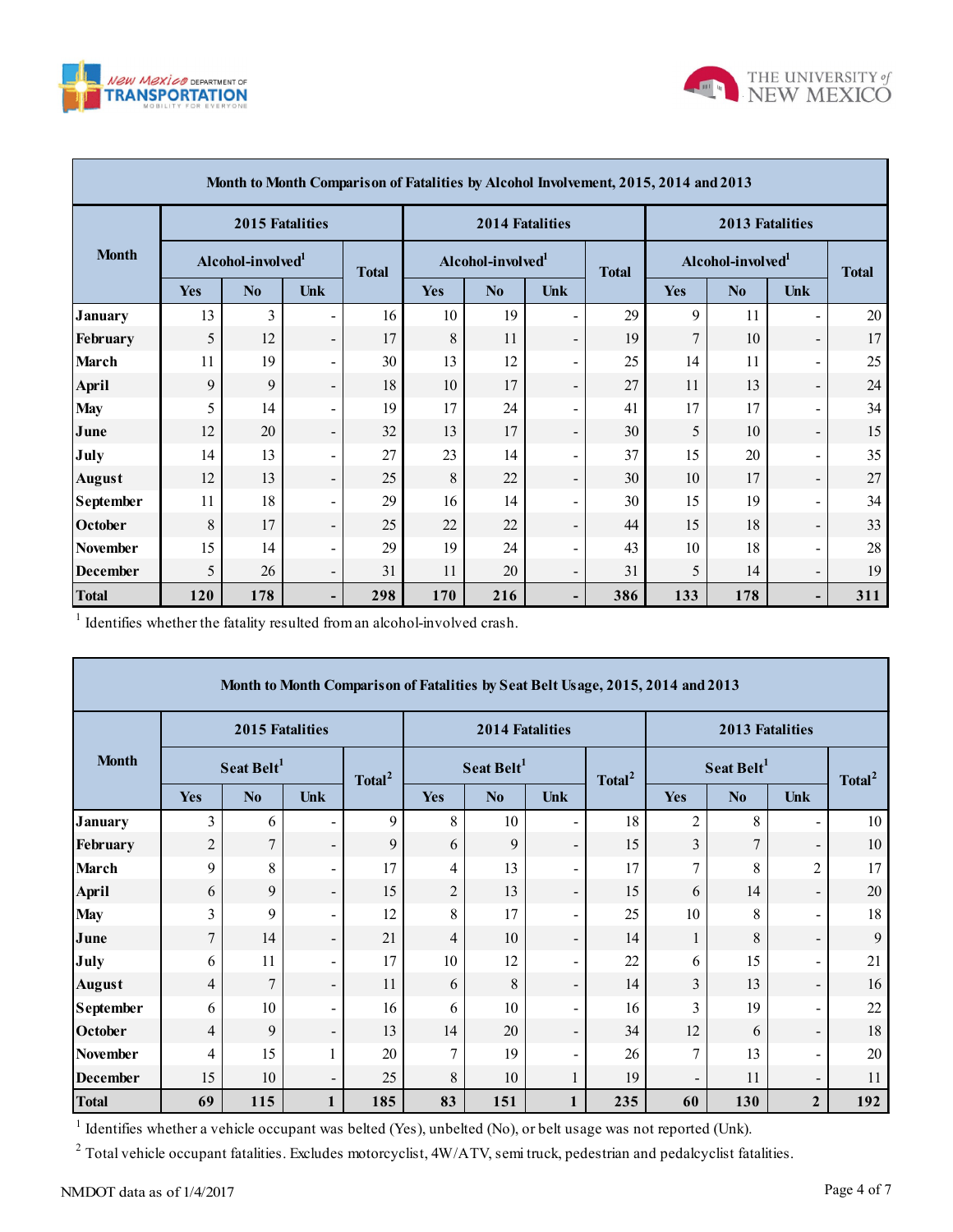



| <b>Fatalities by County and Month, 2015</b> |                          |                              |                          |                          |                          |                          |                              |                              |                              |                              |                          |                              |                              |                         |
|---------------------------------------------|--------------------------|------------------------------|--------------------------|--------------------------|--------------------------|--------------------------|------------------------------|------------------------------|------------------------------|------------------------------|--------------------------|------------------------------|------------------------------|-------------------------|
| <b>County</b>                               | Jan.                     | Feb.                         | Mar.                     | Apr.                     | <b>May</b>               | Jun.                     | Jul.                         | Aug.                         | Sep.                         | Oct.                         | Nov.                     | Dec.                         | 2015<br><b>Total</b>         | 2014<br><b>Total</b>    |
| Bernalillo                                  | $\overline{4}$           | $\overline{3}$               | 6                        | $\overline{2}$           | 5                        | $\overline{3}$           | $\overline{7}$               | 8                            | $8\,$                        | 6                            | 6                        | 6                            | 64                           | 69                      |
| Catron                                      | $\overline{\phantom{a}}$ | $\overline{\phantom{0}}$     | $\overline{\phantom{0}}$ | $\overline{\phantom{0}}$ | $\overline{\phantom{a}}$ | $\overline{\phantom{0}}$ | $\overline{\phantom{0}}$     | $\qquad \qquad \blacksquare$ | $\qquad \qquad \blacksquare$ | -                            | ÷,                       | $\frac{1}{\sqrt{2}}$         | $\qquad \qquad \blacksquare$ | $\mathbf{1}$            |
| Chaves                                      | $\overline{\phantom{a}}$ | $\mathbf{1}$                 | $\overline{c}$           | $\overline{c}$           | $\mathbf{1}$             | 1                        | $\mathbf{1}$                 | $\mathbf{1}$                 | $\mathbf{1}$                 | $\mathbf{1}$                 | $\mathbf{1}$             | $\mathbf{1}$                 | 13                           | $\overline{7}$          |
| Cibola                                      | $\overline{2}$           | $\,1$                        | $\mathbf{1}$             | -                        | $\overline{\phantom{a}}$ | 5                        | $\overline{\phantom{0}}$     | $\overline{\phantom{a}}$     | $\overline{\phantom{a}}$     | $\mathbf{1}$                 | $\mathbf{1}$             | $\overline{\phantom{0}}$     | 11                           | $\overline{7}$          |
| Colfax                                      | $\overline{\phantom{a}}$ | $\blacksquare$               | $\overline{\phantom{0}}$ | $\blacksquare$           | $\overline{c}$           | $\overline{\phantom{0}}$ | ÷,                           | $\blacksquare$               | $\mathbf{1}$                 | $\mathbf{1}$                 |                          | $\blacksquare$               | 4                            | $\overline{7}$          |
| Curry                                       | $\mathbf{1}$             | $\qquad \qquad \blacksquare$ | $\overline{\phantom{0}}$ | $\overline{\phantom{0}}$ | $\overline{\phantom{0}}$ | $\overline{\phantom{0}}$ | $\,1$                        | $\overline{\phantom{a}}$     | $\overline{\phantom{a}}$     | -                            | -                        | $\overline{\phantom{a}}$     | $\mathbf{2}$                 | $\overline{\mathbf{4}}$ |
| De Baca                                     | $\blacksquare$           | $\blacksquare$               | $\blacksquare$           | $\overline{\phantom{0}}$ | $\blacksquare$           | 1                        | $\mathbf{1}$                 | $\blacksquare$               | $\blacksquare$               | $\mathbf{1}$                 |                          | $\overline{\phantom{a}}$     | 3                            |                         |
| Doña Ana                                    | $\mathbf{1}$             | $\mathbf{1}$                 | $\mathbf{1}$             | $\mathbf{1}$             | $\overline{c}$           | $\overline{c}$           | $\blacksquare$               | $\mathbf{1}$                 | $\overline{c}$               | $\overline{4}$               | $\overline{\mathbf{3}}$  | $\qquad \qquad \blacksquare$ | 18                           | 19                      |
| Eddy                                        | $\blacksquare$           | $\blacksquare$               | $\overline{c}$           |                          | 1                        | 1                        | $\overline{\phantom{0}}$     | $\mathbf 1$                  | $\mathbf{1}$                 | $\overline{a}$               | $\overline{c}$           | $\overline{c}$               | 10                           | 16                      |
| Grant                                       | $\overline{\phantom{a}}$ | $\overline{\phantom{a}}$     | $\overline{\phantom{0}}$ | $\overline{\phantom{0}}$ | $\mathbf{1}$             | $\overline{\phantom{0}}$ | $\qquad \qquad \blacksquare$ | $\overline{\phantom{a}}$     | $\overline{\phantom{0}}$     | -                            | $\overline{2}$           | $\qquad \qquad \blacksquare$ | 3                            | $\boldsymbol{2}$        |
| Guadalupe                                   | $\overline{\phantom{a}}$ | $\blacksquare$               | $\overline{c}$           | $\overline{2}$           | $\blacksquare$           | $\blacksquare$           | $\mathbf{1}$                 | $\mathbf{1}$                 | $\blacksquare$               | -                            | $\blacksquare$           | $\overline{c}$               | 8                            | $\overline{7}$          |
| Harding                                     | $\overline{\phantom{0}}$ | $\overline{\phantom{a}}$     | $\overline{\phantom{0}}$ | ÷,                       | $\overline{\phantom{0}}$ | $\overline{\phantom{0}}$ | $\overline{\phantom{0}}$     | $\overline{\phantom{a}}$     | $\overline{\phantom{0}}$     | -                            | -                        | $\overline{\phantom{0}}$     | -                            | $\boldsymbol{2}$        |
| Hidalgo                                     | $\overline{\phantom{a}}$ | $\blacksquare$               | $\overline{\phantom{0}}$ | ÷,                       | $\mathbf{1}$             | $\overline{a}$           | $\blacksquare$               | $\blacksquare$               | $\boldsymbol{2}$             | -                            |                          | $\overline{\phantom{a}}$     | 3                            | 9                       |
| Lea                                         | $\overline{\phantom{a}}$ | $\,1$                        | $\overline{\mathcal{L}}$ | $\overline{\phantom{0}}$ | $\overline{\phantom{0}}$ | $\overline{c}$           | $\overline{c}$               | $\overline{\phantom{a}}$     | $\overline{c}$               | $\overline{\phantom{0}}$     | $\overline{2}$           | $\overline{\phantom{a}}$     | 13                           | 31                      |
| Lincoln                                     | $\overline{\phantom{a}}$ | $\blacksquare$               | $\overline{\phantom{0}}$ | $\mathbf{1}$             | $\blacksquare$           | $\overline{\phantom{0}}$ | $\qquad \qquad \blacksquare$ | $\blacksquare$               | $\overline{\phantom{a}}$     |                              |                          | $\overline{\phantom{a}}$     | 1                            | 5                       |
| Los Alamos                                  | $\overline{\phantom{a}}$ | $\overline{\phantom{a}}$     | $\overline{\phantom{0}}$ | $\overline{\phantom{0}}$ | ÷,                       | $\overline{\phantom{0}}$ | $\qquad \qquad \blacksquare$ | $\overline{\phantom{a}}$     | $\overline{\phantom{a}}$     | -                            | -                        | $\overline{\phantom{a}}$     | $\overline{\phantom{0}}$     | $\boldsymbol{2}$        |
| Luna                                        | $\overline{\phantom{0}}$ | $\blacksquare$               | $\overline{\phantom{a}}$ | $\mathbf{1}$             | $\overline{c}$           | $\blacksquare$           | $\mathbf{1}$                 | $\mathbf{1}$                 | $\overline{\phantom{a}}$     | -                            | $\blacksquare$           | $\mathbf{1}$                 | 6                            | 1                       |
| McKinley                                    | $\overline{\phantom{a}}$ | $\,1$                        | $\overline{\mathbf{3}}$  | $\mathbf{1}$             | $\mathbf{1}$             | 3                        | $\sqrt{6}$                   | $\overline{c}$               | $\overline{c}$               | $\overline{\phantom{0}}$     | $\,1$                    | $\overline{\mathbf{3}}$      | 23                           | 48                      |
| Mora                                        | $\overline{\phantom{a}}$ | 1                            | $\blacksquare$           |                          | $\blacksquare$           | $\overline{\phantom{a}}$ | 1                            | $\overline{\phantom{a}}$     | $\overline{\phantom{a}}$     | -                            |                          | $\overline{\phantom{a}}$     | $\mathbf 2$                  | 4                       |
| Otero                                       | $\mathbf{1}$             | $\,1$                        | $\overline{\mathbf{3}}$  | $\overline{\phantom{0}}$ | $\overline{\phantom{0}}$ | $\mathbf{1}$             | $\overline{\phantom{0}}$     | $\overline{\phantom{a}}$     | $\overline{\phantom{0}}$     | $\mathbf{1}$                 | $\,1$                    | $\overline{c}$               | 10                           | 13                      |
| Quay                                        |                          | $\mathbf{1}$                 | $\overline{c}$           | $\overline{\mathcal{L}}$ | $\overline{\phantom{a}}$ | 1                        | $\mathbf{1}$                 | $\blacksquare$               | $\mathbf{1}$                 |                              |                          | $\mathbf{1}$                 | 11                           | 11                      |
| Rio Arriba                                  | $\mathbf{1}$             | $\overline{\phantom{a}}$     | $\overline{c}$           | $\overline{\phantom{0}}$ | $\mathbf{1}$             | $\overline{c}$           | $\mathbf{1}$                 | $\mathbf{1}$                 | $\overline{\phantom{a}}$     | $\overline{\phantom{0}}$     | $\,1$                    | $\mathfrak{Z}$               | 12                           | $\boldsymbol{9}$        |
| Roosevelt                                   | $\mathbf{1}$             | $\blacksquare$               | $\overline{\phantom{0}}$ | $\mathbf{1}$             | $\blacksquare$           | 1                        | $\overline{\phantom{0}}$     | $\blacksquare$               | $\mathbf{1}$                 | $\qquad \qquad \blacksquare$ |                          | $\mathbf{1}$                 | 5                            | $\mathbf{2}$            |
| San Juan                                    | $\overline{2}$           | $\overline{c}$               | $\mathbf{1}$             | $\overline{c}$           | $\mathbf{1}$             | $\mathbf{1}$             | $\mathbf 1$                  | 6                            | $\overline{\mathbf{4}}$      | $\overline{c}$               | 6                        | $\overline{3}$               | 31                           | 39                      |
| San Miguel                                  | $\blacksquare$           | $\blacksquare$               | $\blacksquare$           | $\blacksquare$           | $\blacksquare$           | 1                        | $\overline{\phantom{a}}$     | $\mathbf{1}$                 | $\mathbf{1}$                 | $\mathbf{1}$                 | $\overline{\phantom{a}}$ | $\overline{\phantom{a}}$     | 4                            | 3                       |
| Sandoval                                    | $\overline{\phantom{a}}$ | $\mathbf{1}$                 | $\overline{\phantom{0}}$ | $\mathbf{1}$             | ÷,                       | $\mathbf{1}$             | $\overline{\phantom{0}}$     | $\mathbf{1}$                 | $\qquad \qquad \blacksquare$ | 1                            | $\overline{\phantom{0}}$ | $\overline{\phantom{0}}$     | ${\bf 5}$                    | 14                      |
| Santa Fe                                    | $\mathbf{1}$             | $\mathbf{1}$                 | $\mathbf{1}$             | $\overline{\phantom{0}}$ | $\blacksquare$           | $\overline{c}$           | $\mathbf{1}$                 | $\blacksquare$               | 3                            | 3                            | $\blacksquare$           | $\overline{c}$               | 14                           | 18                      |
| Sierra                                      | $\overline{\phantom{a}}$ | $\overline{\phantom{0}}$     | $\overline{\phantom{0}}$ | $\overline{\phantom{0}}$ | $\overline{\phantom{0}}$ | $\mathbf{1}$             | $\mathbf{1}$                 | $\overline{\phantom{a}}$     | $\overline{\phantom{a}}$     | -                            | $\mathbf{1}$             | $\overline{\phantom{a}}$     | 3                            | $\boldsymbol{2}$        |
| Socorro                                     | 1                        | $\mathbf{1}$                 |                          | $\overline{\phantom{0}}$ | $\blacksquare$           | $\overline{\phantom{a}}$ |                              | $\blacksquare$               | $\blacksquare$               | $\overline{\phantom{a}}$     | $\mathbf{1}$             | $\mathbf{1}$                 | $\overline{\mathbf{4}}$      | $\pmb{8}$               |
| Taos                                        | $\overline{\phantom{a}}$ | $\overline{\phantom{0}}$     | $\overline{\phantom{0}}$ | ÷,                       | ÷,                       | $\overline{\phantom{a}}$ | $\qquad \qquad \blacksquare$ | Ξ.                           | $\overline{\phantom{a}}$     | $\sqrt{2}$                   | -                        | $\overline{\phantom{a}}$     | $\boldsymbol{2}$             | 10                      |
| Torrance                                    | $\blacksquare$           | $\mathbf{1}$                 | $\blacksquare$           | $\blacksquare$           | $\mathbf{1}$             | $\overline{c}$           | $\overline{\phantom{0}}$     | $\blacksquare$               | $\blacksquare$               | $\mathbf{1}$                 | $\overline{a}$           | 3                            | 8                            | 5                       |
| Union                                       | $\overline{\phantom{a}}$ | $\overline{\phantom{0}}$     | $\overline{\phantom{0}}$ | ÷,                       | $\overline{\phantom{0}}$ | $\overline{\phantom{a}}$ | $\qquad \qquad \blacksquare$ | $\overline{\phantom{a}}$     | $\overline{\phantom{a}}$     | -                            | $\overline{\phantom{a}}$ | Ξ,                           | -                            | 1                       |
| Valencia                                    | 1                        | $\blacksquare$               | $\blacksquare$           | $\blacksquare$           | $\blacksquare$           | 1                        | $\mathbf{1}$                 | $\mathbf{1}$                 | $\blacksquare$               | $\overline{\phantom{0}}$     | $\mathbf{1}$             | $\blacksquare$               | 5                            | 10                      |
| <b>Total</b>                                | 16                       | $17\,$                       | 30                       | 18                       | 19                       | 32                       | 27                           | 25                           | 29                           | 25                           | 29                       | 31                           | 298                          | 386                     |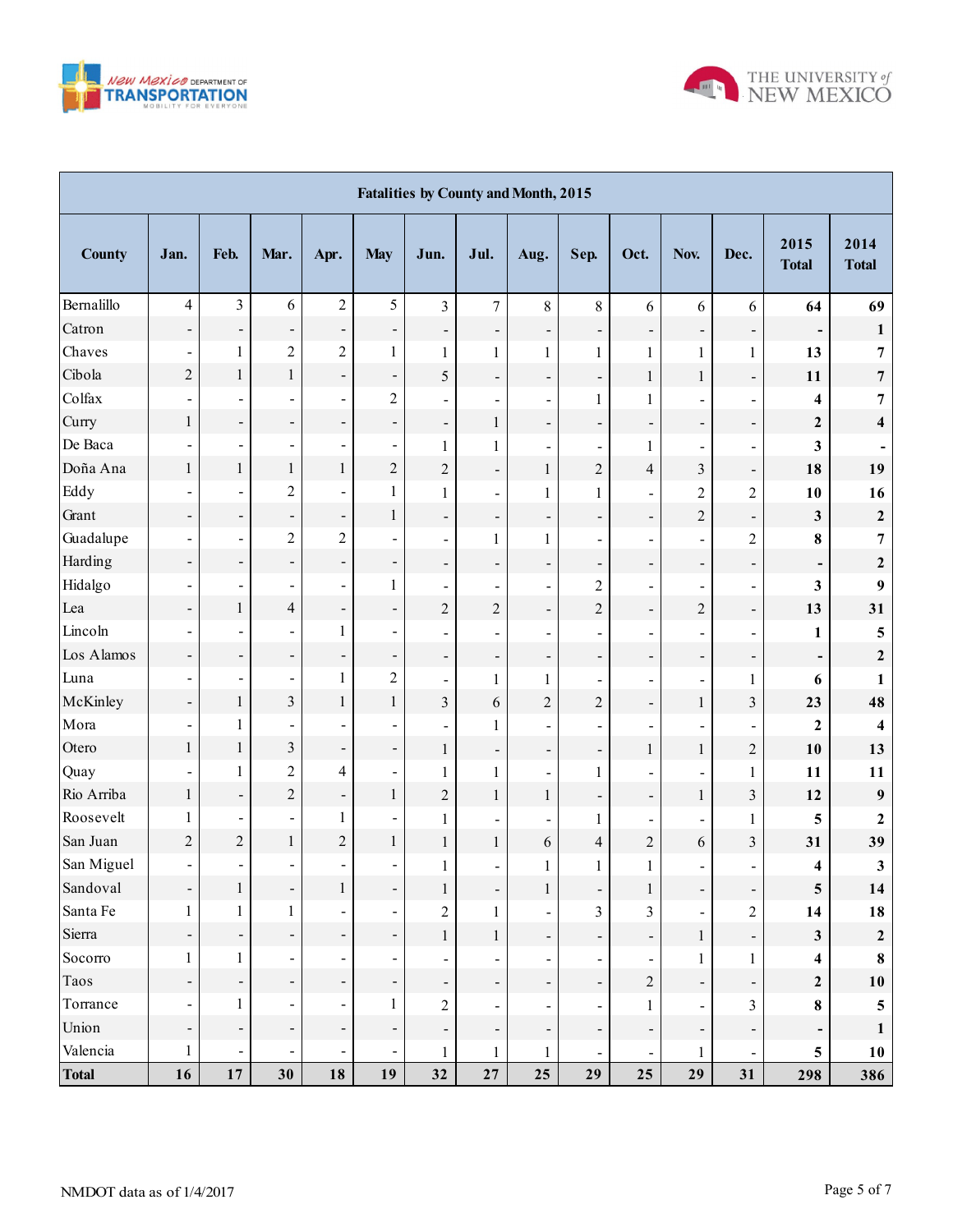



| Fatalities by County Relating to Alcohol, Belt Use, and Under 21 BAC, 2015 |                                             |                      |                            |                      |                                   |                                   |                |  |  |  |  |  |
|----------------------------------------------------------------------------|---------------------------------------------|----------------------|----------------------------|----------------------|-----------------------------------|-----------------------------------|----------------|--|--|--|--|--|
| <b>County</b>                                                              | Alcohol-involved<br>Fatalities <sup>1</sup> |                      | <b>Unbelted Fatalities</b> |                      | Under 21 (15-20)<br>with a $BAC2$ | <b>Total</b><br><b>Fatalities</b> |                |  |  |  |  |  |
|                                                                            | <b>Count</b>                                | Percent <sup>3</sup> | <b>Count</b>               | Percent <sup>3</sup> | Count                             | Percent <sup>3</sup>              |                |  |  |  |  |  |
| Bernalillo                                                                 | 35                                          | 54.7%                | 18                         | 28.1%                | 1                                 | 1.6%                              | 64             |  |  |  |  |  |
| Catron                                                                     |                                             |                      |                            |                      | $\qquad \qquad \blacksquare$      |                                   |                |  |  |  |  |  |
| Chaves                                                                     | 3                                           | 23.1%                | 7                          | 53.8%                | $\overline{\phantom{a}}$          | $0.0\%$                           | 13             |  |  |  |  |  |
| Cibola                                                                     | $\tau$                                      | 63.6%                | 6                          | 54.5%                |                                   | $0.0\%$                           | 11             |  |  |  |  |  |
| Colfax                                                                     | $\overline{2}$                              | $50.0\%$             | 1                          | 25.0%                | $\qquad \qquad \blacksquare$      | $0.0\%$                           | 4              |  |  |  |  |  |
| Curry                                                                      | $\overline{2}$                              | 100.0%               | $\overline{2}$             | 100.0%               |                                   | $0.0\%$                           | $\overline{c}$ |  |  |  |  |  |
| De Baca                                                                    |                                             | $0.0\%$              | $\overline{2}$             | 66.7%                | $\overline{\phantom{a}}$          | $0.0\%$                           | 3              |  |  |  |  |  |
| Doña Ana                                                                   | 5                                           | 27.8%                | 10                         | 55.6%                |                                   | $0.0\%$                           | 18             |  |  |  |  |  |
| Eddy                                                                       | 1                                           | $10.0\%$             | 4                          | $40.0\%$             | $\overline{\phantom{a}}$          | $0.0\%$                           | 10             |  |  |  |  |  |
| Grant                                                                      | $\mathbf{1}$                                | 33.3%                | $\overline{2}$             | 66.7%                |                                   | $0.0\%$                           | $\mathfrak{Z}$ |  |  |  |  |  |
| Guadalupe                                                                  | 1                                           | 12.5%                | 3                          | 37.5%                | $\overline{\phantom{a}}$          | $0.0\%$                           | $\,8\,$        |  |  |  |  |  |
| Harding                                                                    |                                             |                      |                            |                      |                                   |                                   |                |  |  |  |  |  |
| Hidalgo                                                                    |                                             | $0.0\%$              |                            | $0.0\%$              | $\overline{\phantom{a}}$          | $0.0\%$                           | 3              |  |  |  |  |  |
| Lea                                                                        | 5                                           | 38.5%                | $\overline{4}$             | 30.8%                |                                   | $0.0\%$                           | 13             |  |  |  |  |  |
| Lincoln                                                                    | 1                                           | 100.0%               | 1                          | 100.0%               | $\overline{\phantom{a}}$          | $0.0\%$                           | 1              |  |  |  |  |  |
| Los Alamos                                                                 |                                             |                      |                            |                      |                                   |                                   |                |  |  |  |  |  |
| Luna                                                                       | 1                                           | 16.7%                | $\overline{4}$             | 66.7%                | $\overline{\phantom{a}}$          | $0.0\%$                           | 6              |  |  |  |  |  |
| McKinley                                                                   | 12                                          | 52.2%                | 11                         | 47.8%                |                                   | 0.0%                              | 23             |  |  |  |  |  |
| Mora                                                                       | 1                                           | 50.0%                | 1                          | 50.0%                | $\overline{\phantom{a}}$          | $0.0\%$                           | 2              |  |  |  |  |  |
| Otero                                                                      | $\overline{2}$                              | 20.0%                | 5                          | 50.0%                | $\qquad \qquad \blacksquare$      | 0.0%                              | 10             |  |  |  |  |  |
| Quay                                                                       | $\overline{c}$                              | 18.2%                | 3                          | 27.3%                | $\overline{\phantom{a}}$          | $0.0\%$                           | 11             |  |  |  |  |  |
| Rio Arriba                                                                 | 5                                           | 41.7%                | $\overline{4}$             | 33.3%                | $\overline{\phantom{a}}$          | $0.0\%$                           | 12             |  |  |  |  |  |
| Roosevelt                                                                  | 3                                           | $60.0\%$             | 3                          | $60.0\%$             | 1                                 | 20.0%                             | 5              |  |  |  |  |  |
| San Juan                                                                   | 17                                          | 54.8%                | 7                          | 22.6%                | $\overline{2}$                    | 6.5%                              | 31             |  |  |  |  |  |
| San Miguel                                                                 |                                             | $0.0\%$              | 1                          | 25.0%                |                                   | $0.0\%$                           | 4              |  |  |  |  |  |
| Sandoval                                                                   | $\overline{c}$                              | 40.0%                | $\overline{2}$             | 40.0%                | $\qquad \qquad \blacksquare$      | $0.0\%$                           | 5              |  |  |  |  |  |
| Santa Fe                                                                   | $\overline{4}$                              | 28.6%                | 1                          | 7.1%                 | $\overline{2}$                    | 14.3%                             | 14             |  |  |  |  |  |
| Sierra                                                                     | $\mathbf{1}$                                | 33.3%                | $\mathfrak{Z}$             | $100.0\%$            | $\overline{\phantom{a}}$          | $0.0\%$                           | $\mathfrak{Z}$ |  |  |  |  |  |
| Socorro                                                                    | $\overline{2}$                              | $50.0\%$             | $\mathfrak{Z}$             | 75.0%                | $\qquad \qquad \blacksquare$      | $0.0\%$                           | 4              |  |  |  |  |  |
| Taos                                                                       | $\overline{c}$                              | 100.0%               | $\overline{2}$             | $100.0\%$            | $\mathbf{1}$                      | 50.0%                             | $\overline{c}$ |  |  |  |  |  |
| Torrance                                                                   |                                             | $0.0\%$              | $\overline{3}$             | 37.5%                | $\blacksquare$                    | $0.0\%$                           | 8              |  |  |  |  |  |
| Union                                                                      |                                             |                      |                            |                      |                                   |                                   |                |  |  |  |  |  |
| Valencia                                                                   | $\mathfrak{Z}$                              | $60.0\%$             | $\mathfrak{2}$             | 40.0%                | $\blacksquare$                    | $0.0\%$                           | 5              |  |  |  |  |  |
| <b>Total</b>                                                               | 120                                         | 40.3%                | 115                        | 38.6%                | $\overline{7}$                    | 2.3%                              | 298            |  |  |  |  |  |

 $2^2$  Fatalities under 21 with a reported BAC (Blood Alcohol Content) above zero.

<sup>3</sup> Percentage based on total fatalities in the county.